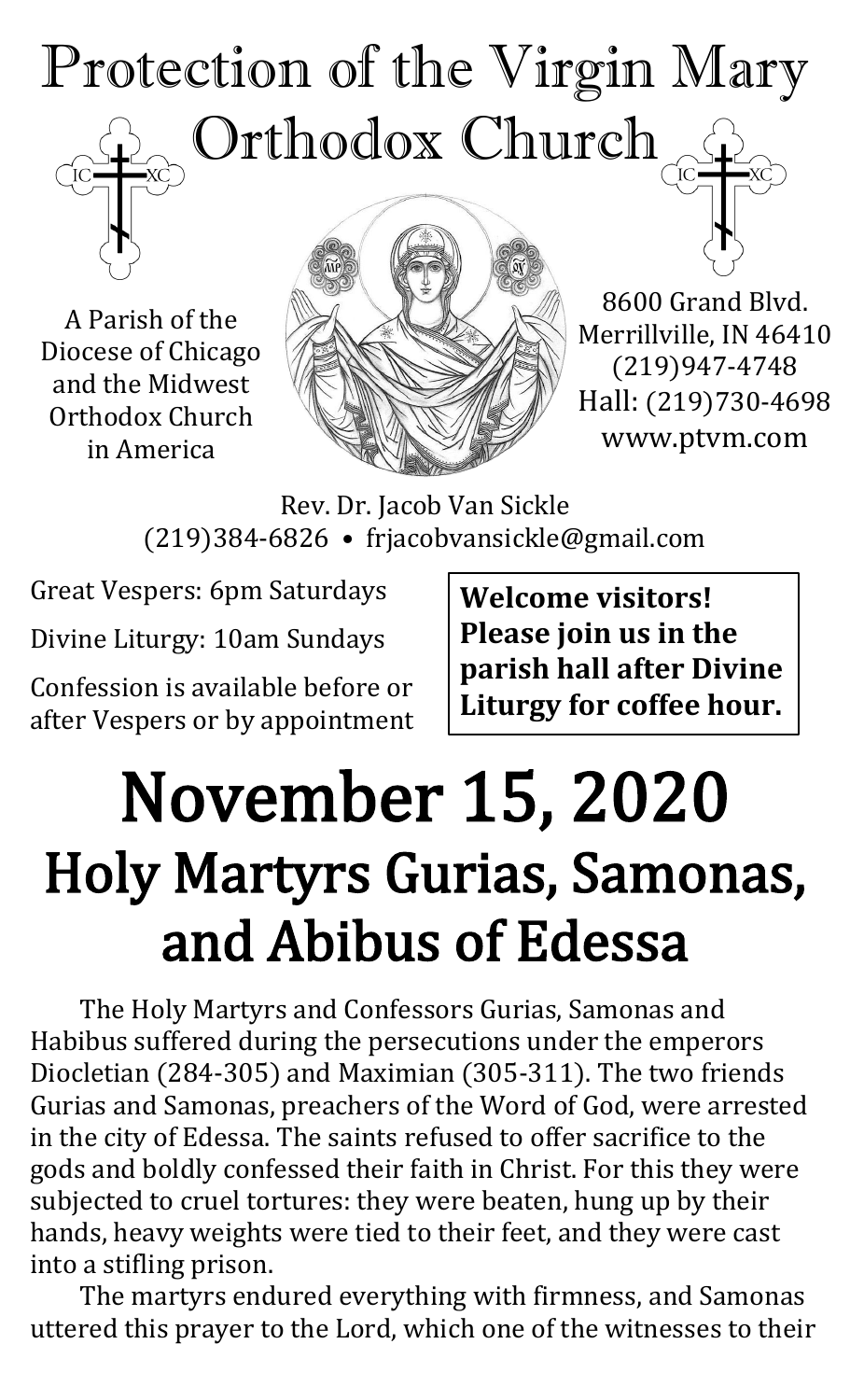death wrote down: "O Lord my God, against Whose will not a single sparrow falls into the snare. It was You Who made room for David in his sorrow (Ps. 4:1), Who proved the Prophet Daniel stronger than lions (Dan. 6), and granted a child of Abraham to be victor over torture and flames (Dan. 3, 14). You know also, Lord, the infirmity of our nature; You see the struggle set before us. Our foe strives to snatch us, the work of Your right hand, away from You and to deprive us of the glory which is in You. With Your compassionate eye watching over us, preserve in us the inextinguishable light of Your Commandments. Guide our steps by Your light, and make us worthy of Your Kingdom, for You are blessed unto ages of ages." By night, they took the martyrs out beyond the city and beheaded them. Christians buried their holy bodies with reverence.

After some years, the last pagan emperor, Licinius (311-324), began a persecution against Christians. Habibus, a deacon of the Church of Edessa, whom the emperor ordered to be arrested for his zealous spreading of the true Faith, presented himself before the executioners when he learned they were searching for him. The saint confessed his faith in Christ and was sentenced to be burned alive. The martyr went willingly into the fire and, with a prayer, surrendered his soul to the Lord. When the fire went out, the mother and relatives of the saint found his body unharmed. They buried the martyr next to Sts. Gurias and Samonas.

After the death of the saints, numerous miracles were wrought by them for those who entreated their help with faith and love. Once, a certain Gothic soldier, sent to serve at Edessa, took the pious virgin Euphemia as his wife. Before this the barbarian vowed to her mother Sophia at the graves of the Martyrs Gurias, Samonas and Habibus that he would do his spouse no harm, and would never insult her, but would always love and cherish her. At the completion of his service in Edessa, he took Euphemia with him back to his native land. It turned out that he had deceived her, for he already had a wife at home, and Euphemia was made her slave. Her husband threatened to kill her if she revealed to anyone that they were married. Euphemia suffered much abuse and humiliation. When she gave birth to a son, the jealous Gothic woman poisoned him. Euphemia turned with prayer to the holy Martyrs Gurias, Samonas and Habibus, the witnesses to her husband's oath, and the Lord delivered Euphemia from her suffering and miraculously returned her to Edessa, where she was welcomed by her mother.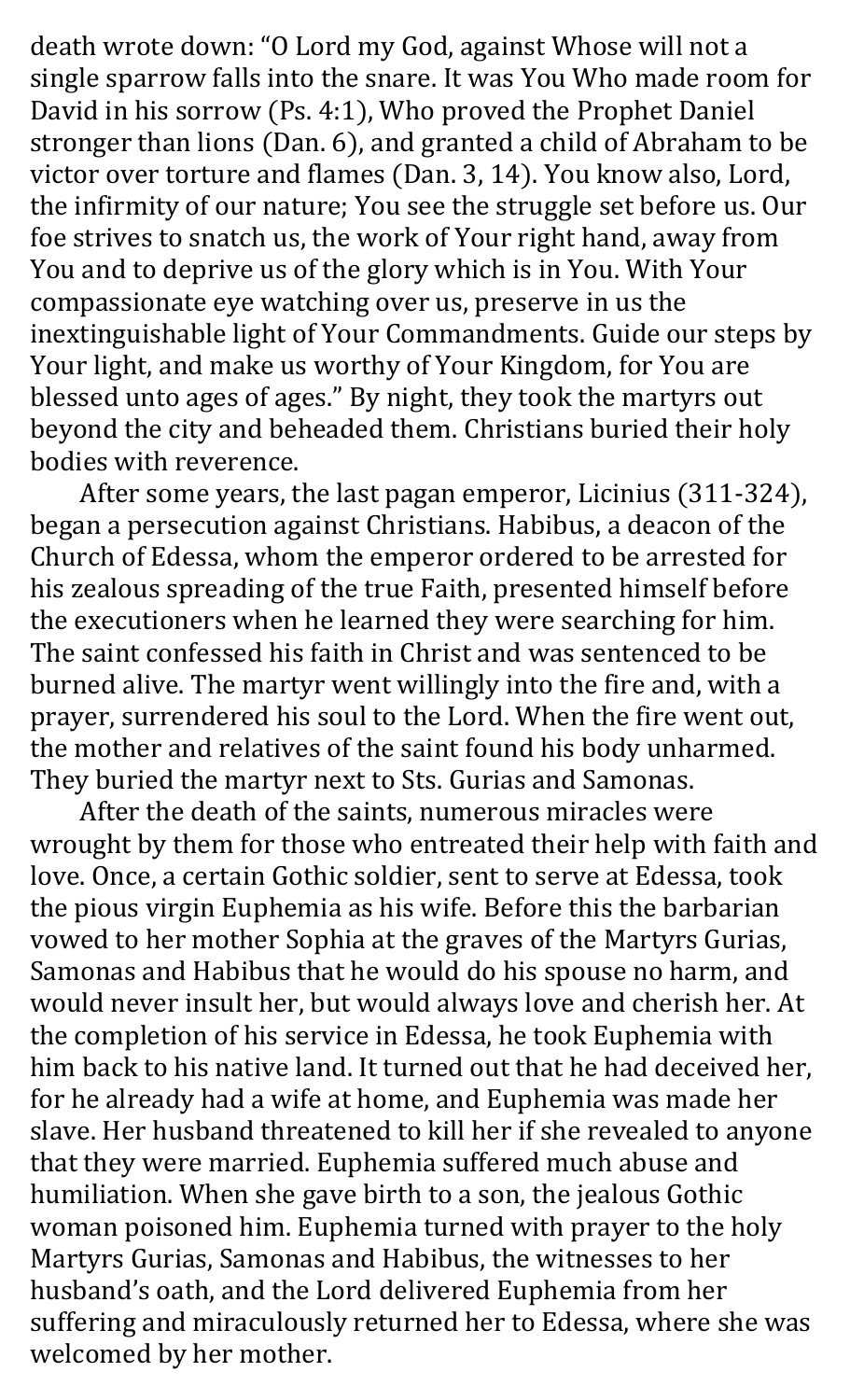# HYMNS OF THE DAY

## Tone 6 – Resurrectional Troparion

The angelic powers were at Your tomb; the guards became as dead men. Mary stood by Your grave, seeking Your most pure body. You captured hell, not being tempted by it. You came to the Virgin granting life.// O Lord, Who rose from the dead, glory to You!

# Tone 4 – Patronal Troparion

Today the faithful celebrate the feast with joy, illumined by your coming, O Mother of God. Beholding your pure image we fervently cry to you: Encompass us beneath the precious veil of your protection. Deliver us from every form of evil by entreating Christ, your Son and our God// that He may save our souls.

# Tone 5 – Troparion for the Martyrs

O Christ our God, You have granted us the miracles of Your holy martyrs Gúrias, Samónas, and Abíbus,

as a stronghold and protection.

Through their prayers strengthen those in authority in ev'ry good deed,// for You alone are merciful and the lover of mankind!

# Tone 6 – Resurrectional Kontakion

When Christ God the Giver of Life, raised all of the dead from the valleys of misery with His mighty hand, He bestowed resurrection on the human race.// He is the Savior of all, the Resurrection, the Life, and the God of all.

# Tone 2 – Kontakion for the Martyrs

You received grace from on high, O all-praised martyrs, and you intercede for those in the midst of temptations. Therefore, O saints, you freed a young woman from bitter death,// and are indeed the glory of Edessa and the joy of the world.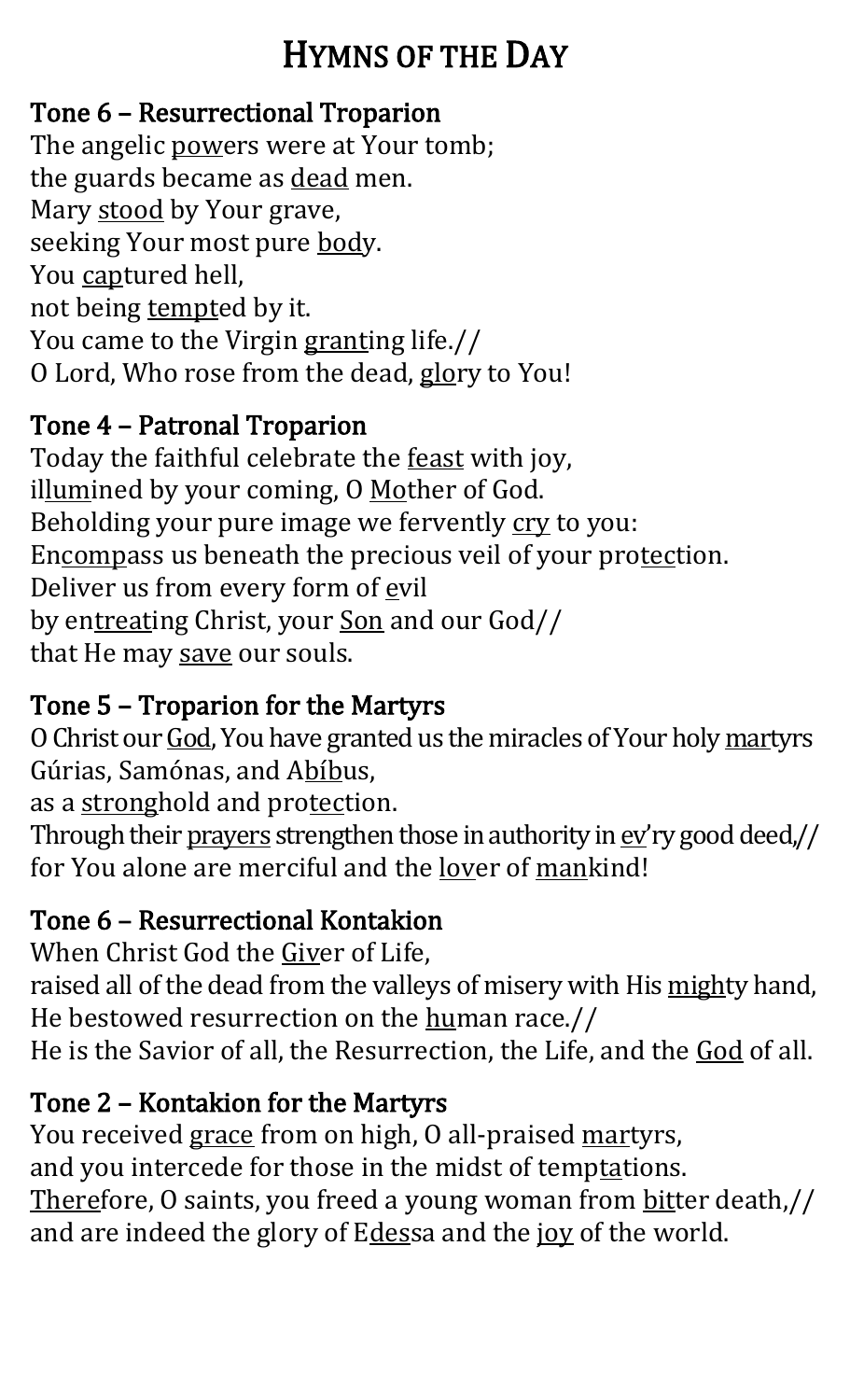#### Tone 3 – Patronal Kontakion

Today the Virgin stands in the midst of the Church, And with choirs of saints she invisibly prays to God for us. Angels and bishops worship.

Apostles and prophets rejoice together,// Since for our sake she prays to the eternal God.

# SCRIPTURE READINGS

# Tone 6 – Resurrection Prokeimenon (Psalm 27)

O Lord, save Your people, / and bless Your inheritance!

# Epistle: Ephesians 2.4-10 (Sunday)

Brethren: God who is rich in mercy, through His great love with which He loved us, made us who were dead in trespasses alive with Christ: You were saved by grace. And He lifted us up and established us in the heavenly places in Christ Jesus, so that in the ages to come He might show the exceeding riches of His grace in His kindness toward us in Christ Jesus.

For you have been saved by grace through faith. And this is not from yourselves: it is the gift of God, not from works, so that no one may boast. For we are His workmanship, created in Christ Jesus for good works, which God prepared beforehand, that we should walk in them.

#### Gospel: Luke 10.25-37

At that time, a certain lawyer stood up and tested Jesus, saying, "Teacher, what shall I do to inherit eternal life?"

He said to him, "What is written in the law? What is your reading of it?"

So, he answered and said, "'You shall love the LORD your God with all your heart, with all your soul, with all your strength, and with all your mind,' and 'your neighbor as yourself.""

And He said to him, "You have answered rightly; do this and you will live."

But he, wanting to justify himself, said to Jesus, "And who is my neighbor?"

Then Jesus answered and said: "A certain man went down from Jerusalem to Jericho and fell among thieves, who stripped him of his clothing, wounded him, and departed, leaving him half dead. Now by chance a certain priest came down that road. And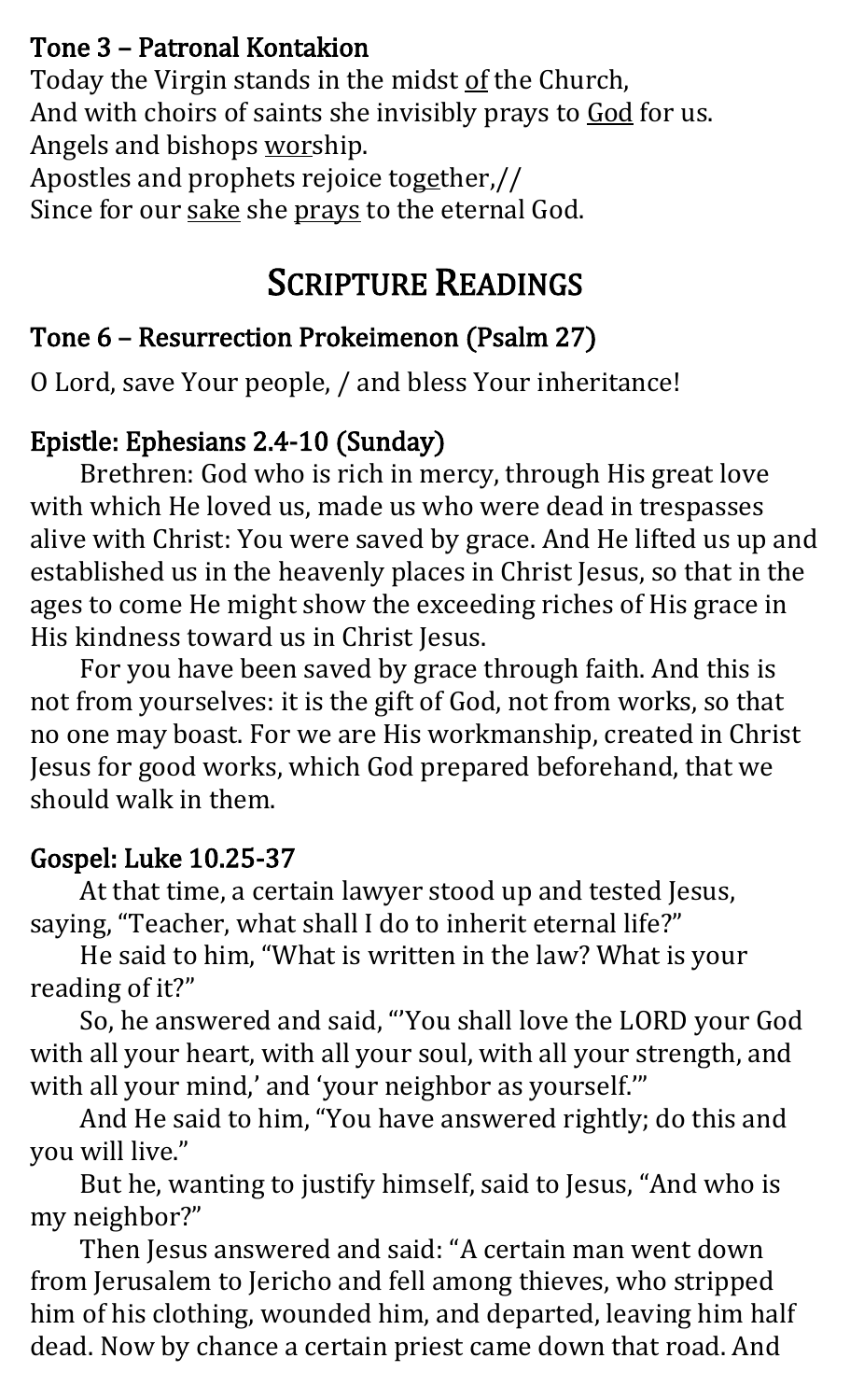when he saw him, he passed by on the other side. Likewise, a Levite, when he arrived at the place, came and looked and passed by on the other side.

"But a certain Samaritan, as he journeyed, came where he was. And when he saw him, he had compassion. So he went to him and bandaged his wounds, pouring on oil and wine; and he set him on his own animal, brought him to an inn, and took care of him.

"On the next day, when he departed, he took out two denarii, gave them to the innkeeper, and said to him, 'Take care of him; and whatever more you spend, when I come again, I will repay you.'

"So which of these three do you think was neighbor to him who fell among the thieves?"

And he said, "He who showed mercy on him." Then Jesus said to him, "Go and do likewise."

# WE REMEMBER IN PRAYER

| N.Dep. Sue McCune       | Christ Masoff ('76)    |
|-------------------------|------------------------|
| Met. Theodosius         | Steven Barnacky ('61)  |
| <b>Gary Tincher</b>     | Fred Savedoff ('41)    |
| Gene Lukas              | Lydia Bartosh ('18)    |
| Ev.Mem. Max Hutka ('94) | Simeon Georgieff ('16) |
| Michael Truchan ('81)   |                        |

| Health & Salv.  | Tina            | Sharon      |
|-----------------|-----------------|-------------|
| Archbp. David   | <b>Brittany</b> | Michael     |
| Archpr. Peter   | Jennifer        | Janie       |
| Archpr. John    | Gail            | Tanya       |
| Mat. Margaret   | Stacy           | Christopher |
| Mat. Anne       | Jeramie         | Nina        |
| Pr. Christopher | Olivia          | Renee       |
| Mat. Jennifer   | Parker          | Carissa     |
| Andrew          | Christine       | Cynthia     |
| Gideon          | Linda           | John        |
| Kevin           | Larry           | Vern        |
| Jon             | Rollie          | Olga        |
| Tanya           | Joseph          | Mark        |
| Jovan           | <b>Nadia</b>    | Jerry       |
| Julia           | Daniel          | Michael     |
| Warren          | <b>Brendan</b>  | Janice      |
| Tom             | David           | Dushawna    |
|                 |                 |             |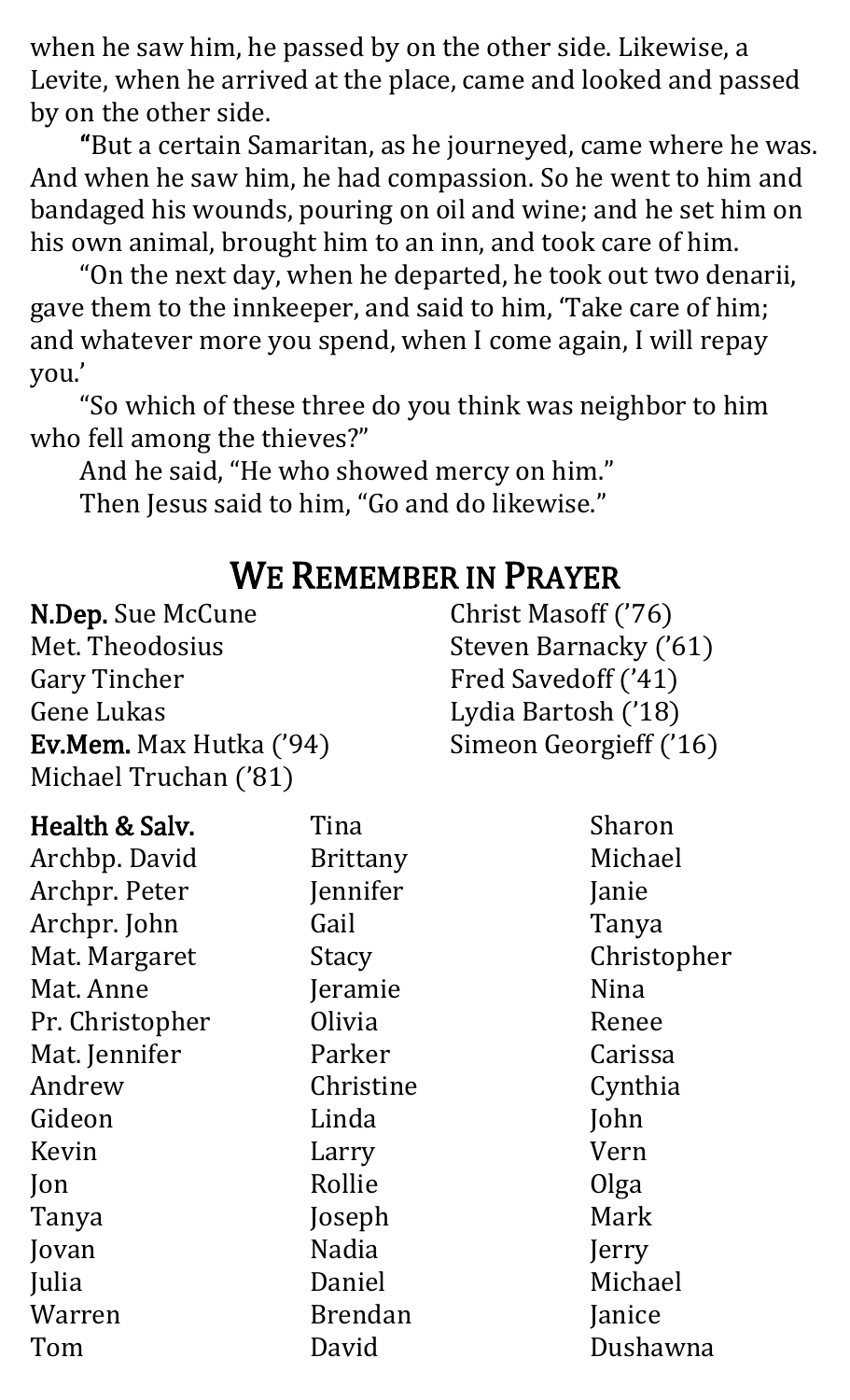| Daniel    | <b>Nathan</b>   | Ted       |
|-----------|-----------------|-----------|
| Anthony   | Kara            | Daniel    |
| Janet     | Ryan            | Tiffany   |
| Daryl     | <b>Barabara</b> | James     |
| Diane     | Thomas          | Pamela    |
| Carla     | Carol           | Erin      |
| Susan     | Christine       | Alexander |
| Timothy   | Jon             | Jerome    |
| William   | Zoey            | Ronald    |
| Paul      | Dominic         | Theodore  |
| Joseph    | Declan          | Robert    |
| Linda     | Hudson          | Richard   |
| Claudia   | TaQuana         | Linda     |
| Tom       | Gene            | Mary Ann  |
| Beth      | Ayden           | Juli      |
| Elizabeth | Hyland          | Lara      |
| Snezana   | Jason           |           |

\*If you know someone who needs prayer, please give their name to Fr Jacob

# ANNOUNCEMENTS

We continue to take precautions during the present health crisis. Everyone except celebrants and choir must be masked and maintain distance between groups. Those with complicating health conditions are encouraged to take advantage of weekday Liturgies with lower attendance. The next will be this Saturday, November 21 for the Entrance of the Theotokos into the Temple.

This Advent season we are collecting Christmas gifts for local foster children. There is a flyer with more information in the Narthex, as well as a drop-box to leave your gifts.

Next Sunday is IOCC Sunday. Please read the message at the end of your bulletin from the Assembly of Orthodox Bishops in the U.S.A. to learn more about the work of International Orthodox Christian Charities. Next Sunday, following the Divine Liturgy, we will take a special collection for the work of IOCC.

The Thanksgiving Bake Sale is on this year! Order forms are available in the Narthex. Order forms are due Wednesday. Pick-up is next Sunday.

For Bible Study this week, read Revelation 18-19.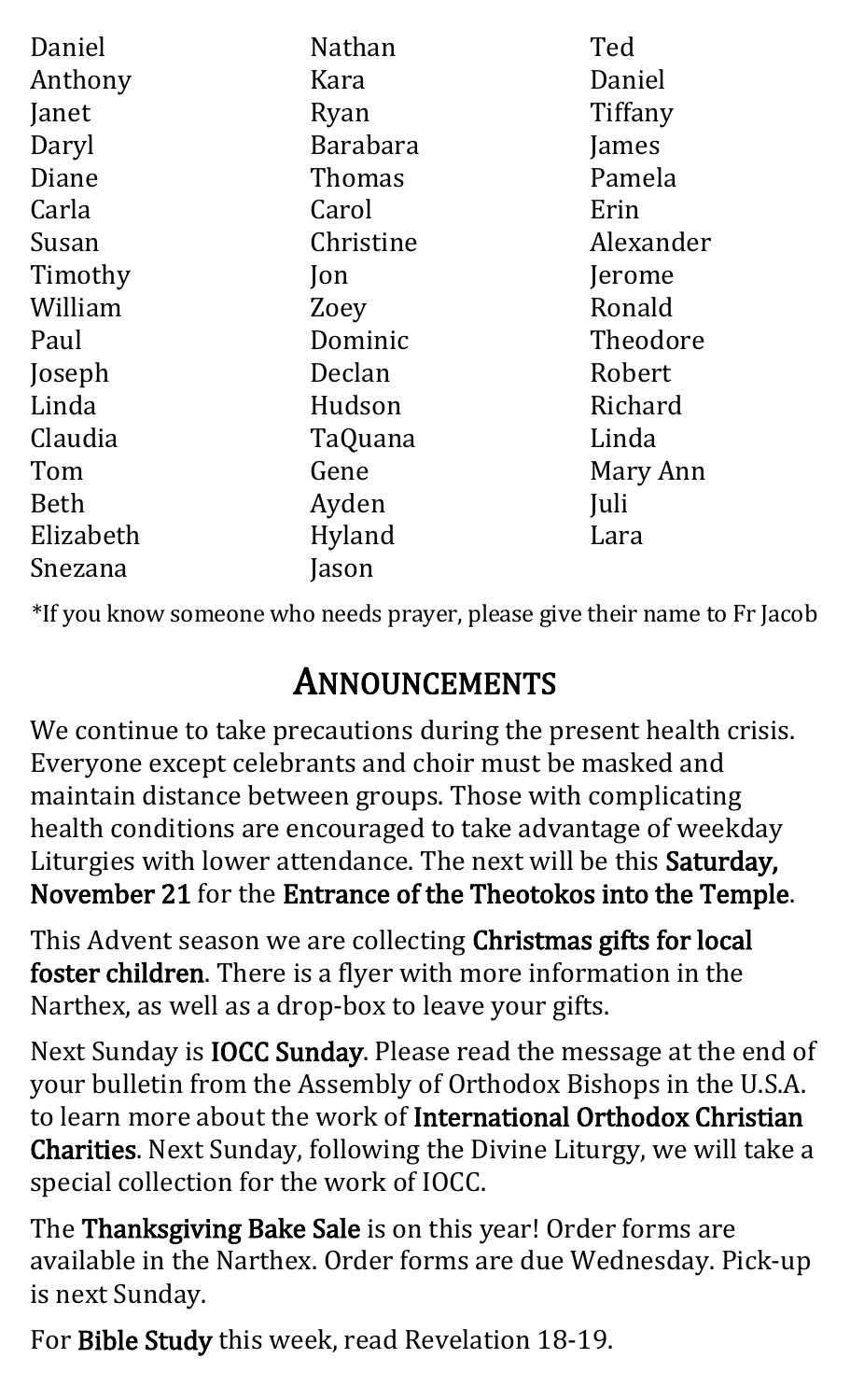#### Mark your calendars:

- Nov 17: Hall Committee meeting @ 6pm Parish Council meeting @ 7pm
- Nov 18: Bible Study (on Zoom) @ 7pm
- Nov 20: Great Vespers for the Entrance of the Theotokos into the Temple @ 6pm
- Nov 21: Divine Liturgy for the Entrance of the Theotokos into the Temple @ 10am
- Nov 22: Bake Sale Pick-up after Liturgy
- Nov 26: Thanksgiving Divine Liturgy @ 9am

Our Gifts to the Lord

Nov 1: \$4,317 Nov 8: \$2,539

# A Message from the Assembly of Canonical Orthodox Bishops of the U.S.A.

To the Most Reverend Clergy, Venerable Monastics, and Devout Faithful of the Holy Orthodox Churches in the United States:

Dear Brothers and Sisters in Christ,

Each Sunday before Thanksgiving, Orthodox faithful in the United States give thanks to God for His many blessings and for the privilege of serving Christ by serving others. The Assembly of Bishops has designated this Sunday to mark the ministry of International Orthodox Christian Charities, or IOCC, whose mission is to serve people in need worldwide.

In a year when we have been unable to gather as we normally do in our parishes, when so many have been touched by heartache, anxiety, isolation, and a deep disruption of our lives, the challenges we face are perhaps a reminder of how firmly we must hold to our faith. In the midst of uncertainty, Jesus Christ is the same yesterday, today, and tomorrow. We remain His Church, and He calls us to love and service.

This is IOCC's work. As the humanitarian and development agency of the Assembly of Canonical Orthodox Bishops of the United States, IOCC is a way for Orthodox Christians to extend to others the great mercy that Christ shows each of us. Since it began